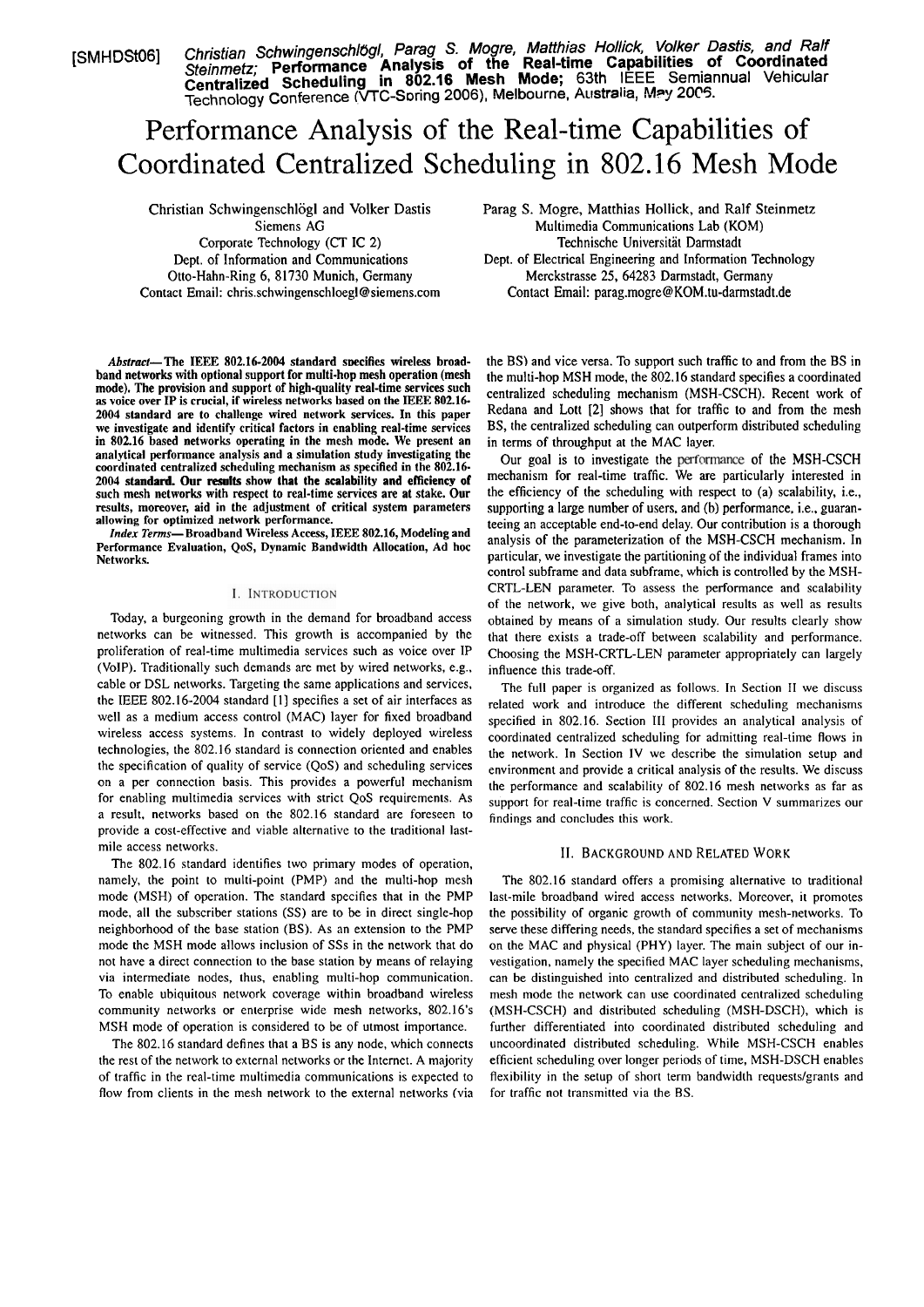Given the high potential, the 802.16 standard has been the focus of many recent studies. Eklund et al. [3] present an overview of the 802.16 air interface with the major focus being on the PMP mode of operation. In [4], Wongthavarawat et al. present a QoS architecture for the PMP mode of operation of the 802.16 standard enabling the support of the different scheduling sewices namely unsolicited grant service (UGS), real-time polling service (rtPS), non-real-time polling service (nrtPS), and best effort (BE). The above scheduling services can be associated with individual connections (all data transfer in the 802.16 network is within the context of connections and identified by a connection identifier), thus, enabling the specification and provision of different QoS levels to different types of traffic. Lee et al. [5] describe an efficient scheduling algorithm to enable support of a higher number of VolP users without degradation of the provided QoS of the VoIP calls. However, as is the case with most of the related work on 802.16, the focus of [5] is the PMP mode of operation.

The recent work of Redana and Lott [2] is one of the few papers in literature, which studies 802.16's mesh mode of operation. The authors present a detailed study and comparative analysis of the centralized scheduling and the distributed scheduling in the 802.16 mesh mode. They compare the efficiency of the above scheduling mechanisms in terms of throughput obtained at the MAC layer versus the raw throughput obtainable at the PHY layer. The conclusion of [2] is that for stable, long-term traffic to and from the BS, centralized scheduling gives better efficiency in terms of overhead as compared to distributed scheduling. Cao et al. [6] develop a stochastic model for the distributed scheduler for analytical investigation of the mesh mode. The results obtained in [6] provide insights into the efficiency of the scheduling mechanism, particularly, the effects induced by variation of parameters left open by the standard specification (e.g., XmtHoldoffExponent). The results mandate to identify and study the relevant parameters for the centralized scheduling mechanism, as well. To this end, we here present a systematic study of the MSH-CTRL-LEN parameter on the efficiency of 802.16 networks with respect to real-time traffic. In addition we analyze the scalability of 802.16 mesh networks as a function of number of subscriber stations.

# III. THEORETICAL WORST-CASE ANALYSIS

In this section we present an theoretical analysis of the worstcase and best-case behavior for the scheduling delay in 802.16 mesh networks. For our study, we identified the following parameters to be of utmost importance: network size, scheduling overhead, and scheduling delay. To control scheduling delay and overhead, the 802.16 standard defines the MSH-CTRL-LEN variable (4 bit length). This variable controls the amount of bandwidth that is reserved for network control and scheduling messages, thus, determining the allocation of MSH-CSCH request and grant messages. An increase in MSH-CTRL-LEN yields a faster propagation of control messages and decreases scheduling delay, however, at the expense of increased control overhead. The following analysis focuses on the influence of the MSH-CTRL-LEN parameter, which acts as the central parameter to control the scheduling performance of the network.

We use the following parameterization for our analysis (see [l] for the explanation of the individual parameters): OFDM channelization parameters are MMDS with 24 MHz. With Tg=Tb/32, we obtain a frame length of 2.5 ms. For the chosen values, one frame consists of 252 minislots equaling 252 symbols. For control messages, the OFDM symbols are coded using 112 QPSK channel coding with RS-CC, which gives 24 bytes per symbol. Fig. 1 depicts the chosen parameterization. A numerical example illustrates the calculation of the worst-case and best-case delays. Our scenario is a mall network



Fig. I. Example for Coordinated Centralized Scheduling in 802.16.



Fig. 2. Analyzed ropologies with (a) 7 nodes and (b) 26 nodes.

with one BS and six SSs that are directly connected to the BS (see Fig. 2(a)). We assume that the BS can serve the bandwidth requests of all stations and neglect internal processing delays. Also, network control messages (MSH-NENTINCFG) are not considered for our calculation. The MSH-CTRL-LEN is Set to two yielding the first 14 symbols of the 252 symbols of every frame to be reserved for MSH-CSCH request and grant messages. Each message consists of two preamble symbols, one guard symbol, and one symbol for the MSH-CSCH request/grant. For the given network, the MSH-CSCH messages are smaller than 24 bytes and can be conveyed in one symbol. With increase in network size, the size of the message grows by one symbol every 20 nodes for the grant and every 40 nodes for ihe request.

The behavior of this sample network can be seen in Fig. 1. The system is repeating every three frames: in the first two frames the SSs send their uplink requests for bandwidth to the BS, in the third frame the BS sends the grant on the downlink. If an SS sends directly after receiving a message, a minCSForwardDelay of 5 Symbols has to be considered. To obtain the worst-case and best-case scheduling delay, we calculate the time from the arrival of a higher layer PDU, e.g. an IP packet, until its delivery (we assume that the packet is delivered during the validity of the next schedule granted). The worst case is marked if a higher layer PDU is queued directly after issuing a request, while the best case is marked if the PDU is queued directly before a request is issued. Moreover, the sequence of the requesting SS, which is determined by a network-internal index and the distance to the BS, influences the observed scheduling delay. For our numerical example (six SSs, MSH-CTRL-LEN = 2), the worst case delay is 25 ms. Fig. 3 shows the worst-case delays for three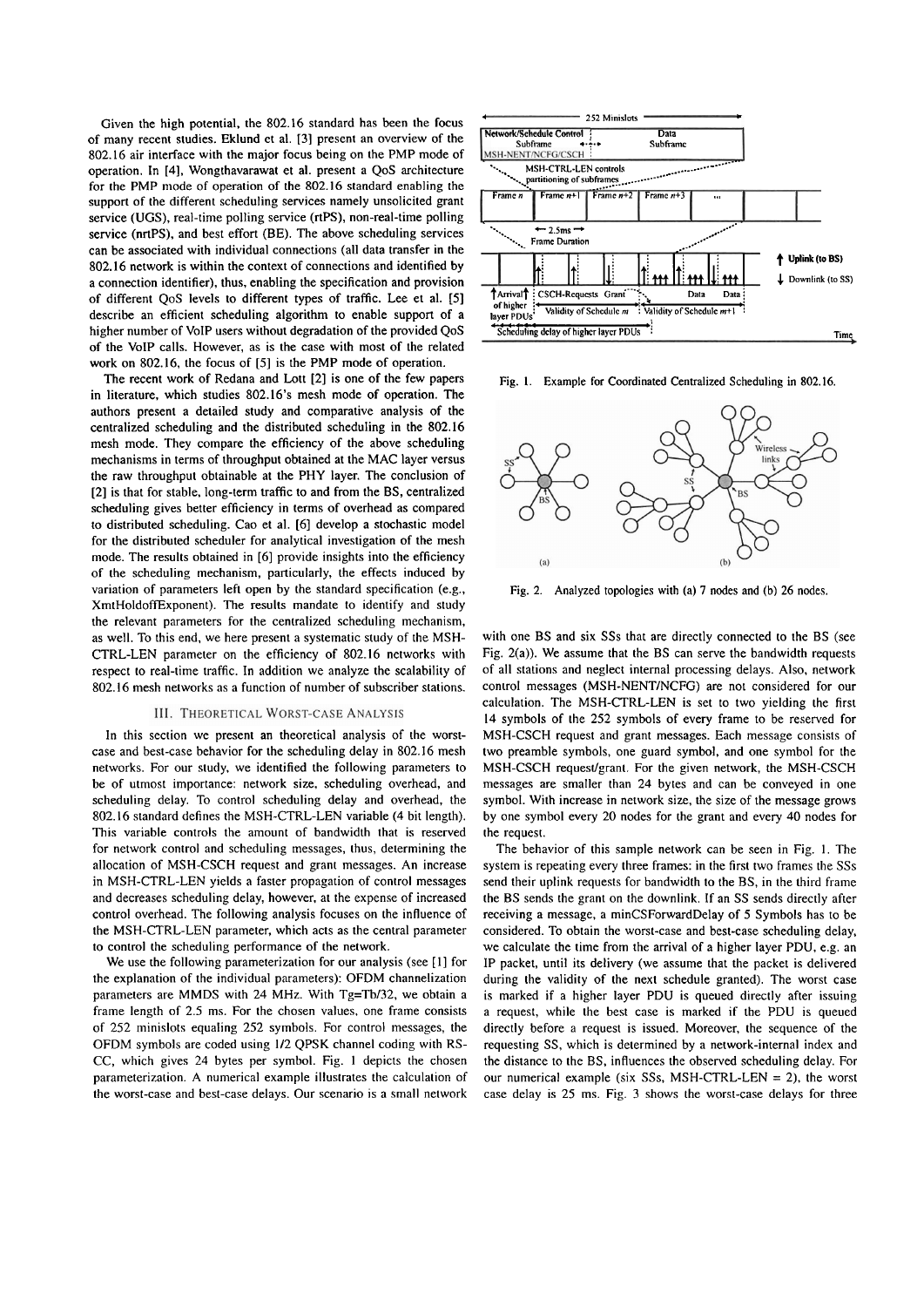

Fig. **3.** Worst-case scheduling delay vs. MSH-CRTL-LEN for the investigated topologies.



Fig. **4.** Worst-case and best-case scheduling delay vs. MSH-CRTL-LEN for the **26** node setup.

different topologies (7 nodes, 26 nodes, 49 nodes). The X-axis gives the MSH-CTRL-LEN and the y-axis gives the scheduling delay in milliseconds. It is clearly visible that an increase in the MSH-CTRL-LEN parameter leads to a reduction of delay. This is because more request/grant messages can be transferred in a single frame. However, at the Same time, the control subframe is increased at the expense of the data subframe, thus leading to a reduction of available bandwidth for data transmission. Also. the delay increases with network size, because the higher number of nodes lead to an increase in signalling traffic. Fig. 4 shows the worst-case and best-case delays for the 26 node setup given in Fig. 2(a). Again the effects of the variation of the MSH-CTRL-LEN parameter are clearly visible.

# IV. EXPERIMENTAL ANALYSIS

To enhance and complement our theoretical analysis of Section 111, we performed a thorough simulation study. While the goal of our analysis remains the Same, the simulation facilitates the reduction of the abstraction level for the modeling process. Thus, we are able to gain insights about average case results for the investigated scenarios. We describe our simulation model as well as the employed simulation platform in Subsection IV-A. The experimental design and the results are described and discussed in Subsection IV-B.

As of today, we are not aware of standard-compliant implementations of the PHY/MAC of IEEE 802.16-2004 in network simulators. To be able to carry out our analysis, we implemented the functionality necessary to cover our problem. We have chosen the JiST [7] platform for our implementation. JiST allows for efficient discrete event simulation and follows a virtual machine-based simulation concept, i.e., JiST is based on a standard Java Virtual Machine (JVM). By embedding time semantics at byte-code level, the virtual machinebased simulation concept converts an existing JVM into a simulation platform. Since JiST capitalizes on the existing optimizations of the JAVA platform, time and memory consumption of the simulation environment are optimized as well. All nodes in our simulation are represented as entity-objects, thus, the event processing can be processed in a quasi-parallel manner. The simulation-time itself is independent from real-time or process advances and is accessible in every object. The handling of all time dependencies between the nodes is directly performed by JiST (a more detailled description of JIST as well as a performance comparisons with other platforms can be found in [8]). The MAC of 802.16 comprises three sublayers. The Service-Specific Convergence Sublayer (CS), the MAC Common Part Sublayer (MAC-CPS), and the Security Sublayer. The CS provides any transformation or mapping of external network received through the CS service access point (CS-SAP) into MAC service data units (MAC-SDU). The CPS processes these MAC-SDUs and performs the sizing of the SDUs to fit the PHY symbols (e.g., 96 Bytes per symbol in one-half QAM64 modulation). Moreover, the MAC-CPS provides the core MAC functionality of System access, bandwidth allocation, connection establishment, and connection maintenance. For our analysis we implemented only the necessary parts of the MAC of IEEE 802.16-2004 [I], i.e., parts of the Common Part Sublayer. In particular, we include the message handling of network control messages (NCFG) and coordinated centralized scheduling messages (MSH-CSCH). To simplify the simulation setup, we store basic configuration settings such as information about NCFG messages or the scheduling tree in central configuration files. As a result, simulations are static in the sense that it is not possible to make changes, e.g., addition or removal of nodes or choice of a different modulation scheme, during simulation time. It is obvious, that this simplification does not influence the accuracy of simulation results for our setup. The reservation of bandwidth is performed by means of the scheduling messages. MSH-CSCH messages have to be created to request/grant bandwidth. The exact reservation mechanism, i.e., the size of the reservation request formed by the SSs during the request phase, is left unspecified in the standard. Thus. we implemented a basic reservation mechanism that is based on the amount of queued data on the SS. In particular, our reservation mechanism estimates the number of frames necessary to transmit all queued packets. Since the allocation of requested bandwidth for the next schedule is perforined during the lifetime of the existing grant, minor overbookings are possible using this scheme. While the standard allows for a decentralized computation of the corresponding schedule, we perform all related calculations at the Base Station object to improve simulation performance. Per Subscriber Station (SS) we introduce an object that holds timing information of the uplink transmission requests to its parent node as well as bandwidth information on granted bandwidth per SS. We introduce physical layer simplifications with respect to the propagation delay of individual frames. Overall, we estimate the cumulative error introduced with our model simplifications to be below 4 milliseconds.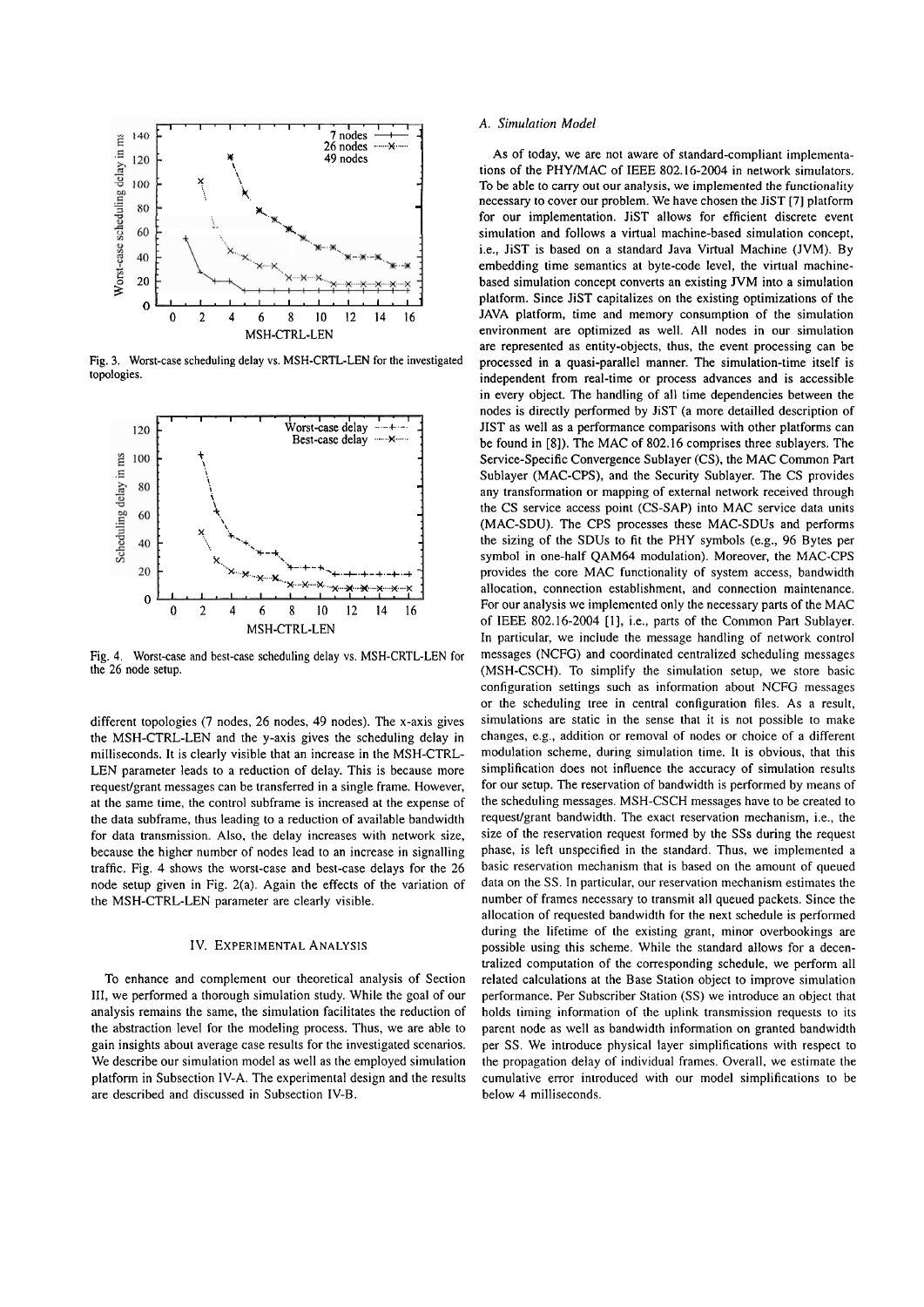#### *B. Simulation* **Reslrlrs**

The experimental design of our simulation study reflects the setup of the theoretical analysis as far as possible (see Section 111). Our simulation scenario comprises seven networks with differing node sizes. The smallest one is of size 7 nodes (each node within a onehop distance from the BS) while the largest one is of size 121 nodes and has an average hop-distance of 5.16 to the BS. Because of space limitations we here only discuss the results that can be directly compared with the theoretical findings of Section 111, however. The parameterization of our simulations is as follows: MMDS with 24 MHz, so we have 252 symbols per frame  $(Tg=Tb/32)$ . In all of the simulated networks, the SS generates packets with a size of 1500 Byte destined to the BS in intervals of 500ms. The simulation duration has been set to 30 seconds. The packets arrive at the source node with a jitter of up to 3ms. The length of a frame is fixed to 2.5ms and the CSForwardingDelay is set to 3 symbols. We step through all feasible parameters for MSH-CTRL-LEN and perform 60 independent packet transmissions equaling 60 independent request/grant cycles to reserve bandwidth. For all simulations, we show the average as well as the worst-case and best-case results. Figure 5 shows the obtained results for all simulations, while Figures 6, 7, and 8 give a direct comparison between simulation results and analytical worst-case and best-case results for the individual setups. In Figure 5, the dependency between the number of nodes in the network and the scheduling delay is clearly visible. The higher the number of nodes, the higher the scheduling delay. Also, the decrease in delay with increase in MSH-CTRL-LEN is notable. As mentioned earlier, the MSH-CTRL-LEN variable controls the amount of bandwidth available for MSH-CSCH messages, which convey the request/grant messages. This directly translates into an increase in delay if a high number of nodes compete for bandwidth, because the MSH-CTRL-LEN value allows only for a limited amount of requests to be transmitted. With a higher value of MSH-CTRL-LEN, the messages are propagated faster along the tree thus, resulting in decreasing delays. Lower values of MSH-CTRL-LEN have the opposite effect. The acceleration, however, does not come without additional cost: with higher values of MSH-CTRL-LEN, the resources used for scheduling messages increase, thus, the bandwidth available for the transmission of data packets decreases. In figures 6, 7, and 8, we directly compare our theoretical results with the simulations. The figures show that our simulation results are within the envelope given by the analytical worst-case and best-case results. Minor violations of this envelope are due to the aforementioned simplifications of our simulation model. We, however, rarely approach the theoretical best-case results in the setups representing 26 and 49 nodes. These pessimistic results are due to our choice of the source nodes among the SSs: we only selected SS at the edge of the distribution tree in our simulation study, while the best-case results of the theoretical analysis also include SSs that are one-hop neigbors of the BS (see Fig. 2). Since our focus lies on the real-time capabilities of 802.16, we next compare the individual results with the delay requirements of VoIP traffic. A good staning point for this comparison is the Recommendation G.114 [9] from the International Telecommunication Union (ITU). This recommendation defines the following three bands of delay. 0-150ms: Acceptable for most user applications. 150-400ms: Acceptable in some situations. Above 400ms: Unacceptable. The values are one-way delay values and assume that echo cancellation is used. Echo cancellers are required according to ITU G.131 [10] when the one-way delay exceeds 25 ms. Our simulation setup reflects the real-time requirements as follows: the scheduling delays shown in figures 5,6,7, and 8 assumes



Fig. 5. Simulated scheduling delay vs. MSH-CRTL-LEN for all setups.



Fig. 6. Simulation vs. analysis of scheduling delay for the 7 node setup.

that a packet arrives at the SS and no bandwidth has been reserved before. This can be translated in a setup, where no additional QoS mechanisms are used and per-packet reservations are used for voice traffic. If we compare our results with the VoIP delay requirements, the 49 node scenario is close to the limits for "acceptable" voice quality for certain MSH-CTRL-LEN settings. In larger networks, the obtained values are well beyond the acceptable limits for VoIP traffic for inappropriate settings of the MSH-CTRL-LEN pararneter. To summarize, the simulations as well as the analytical results show a significant effect of MSH-CTRL-LEN settings on the transmission delay. In networks beyond 40 nodes, some MSH-CTRL-LEN settings are already critical in a sense that VoIP delay requirements can not be met. 1s has to be emphasized that these results have been gained far below the capacity limits of the network. Additional data traffic further has a further impact on the delay and mandates for the use of QoS mechanisms to prioritize delay-sensitive traffic. Setting the MSH-CTRL-LEN pararneter, however, has also to be optimized with regard to communication overhead. Let us consider the 26 node setting depicted in figure 7 as an example. It can be seen that settings from 8 to 15 show no effects on communication delay. However, a setting of MSH-CTRL-LEN=15 results in an increase of the scheduling control subframe size of 56 symbols compared with a setting of MSH-CTRL-LEN=8. Thus, for this particular setup, the available bandwidth is reduced by 56/252=22.2 percent.